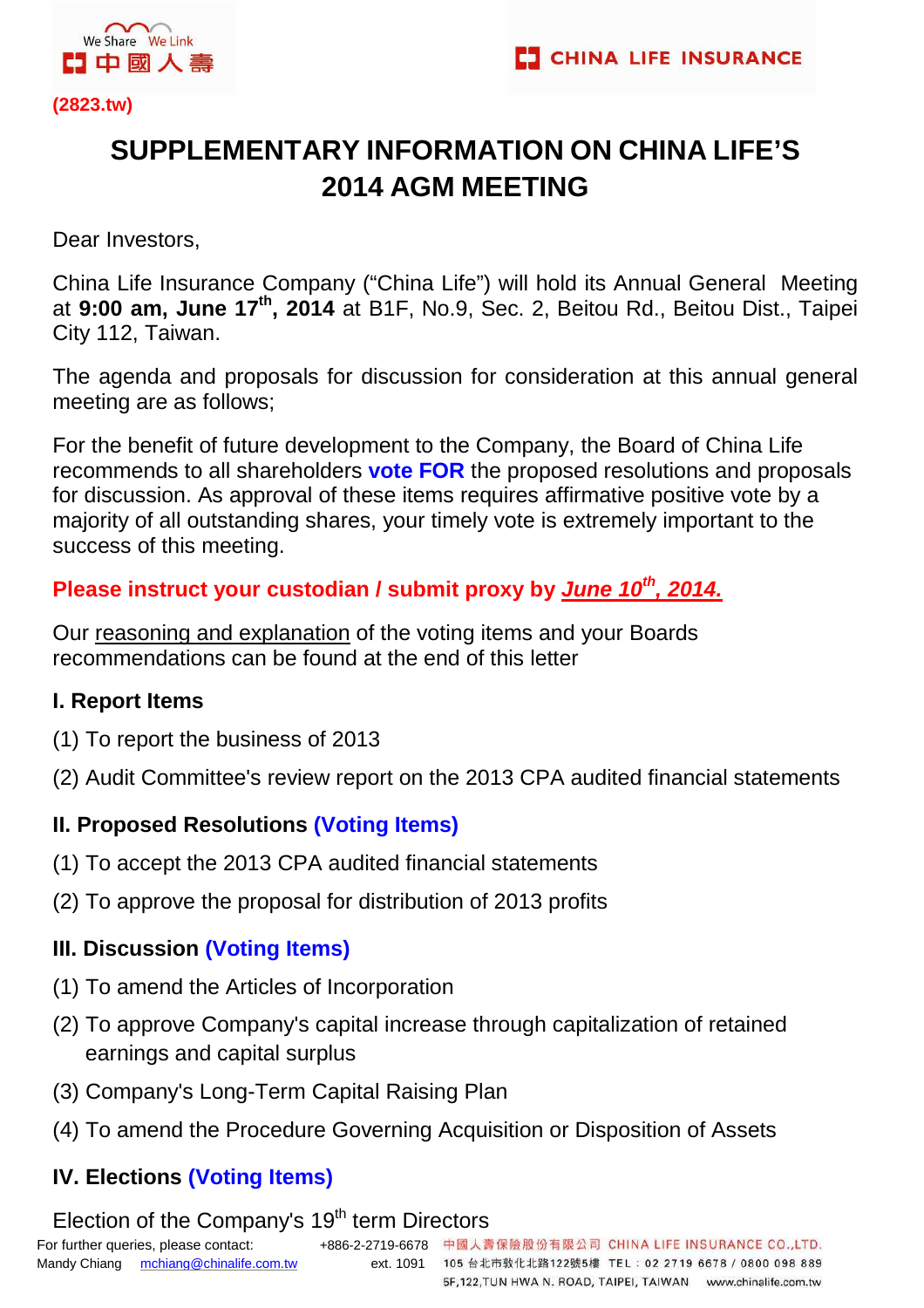

### **V. Others (Voting Items)**

Release of the Company's Directors from Restrictions on Competition

#### **VI. Motions**

-----------------------------------------------------------------------------------------------------------------------------

#### **The reasoning of voting FOR these voting items is explained in this section – (Our Management Recommendation)**

### **II. (1): To accept 2013 Business Report and Financial Statements – (For)**

China Life will present all the highlights and events from the company's operations in the previous business year. We request your approval of the financial statements for the year of 2013.

### **II. (2): To approve the proposal for distribution of 2013 profits – (For)**

The Board recommended a cash dividend of NT\$ **0.4** per share and a stock dividend of NT\$ **1.0** per share (including stock dividend of NT\$ **0.4** per share from profits and stock dividend of \$ **0.6** per share from capital surplus). In addition, in accordance with the Company's Articles of Incorporation, bonus for employees of NT\$ 22,364,870 and compensation for board of directors of NT\$42,000,000 will be withdrawn.

# **III. (1): To amend the Articles of Incorporation – (For)**

To fulfill the growing demand for overseas and domestic business expansion, and to strengthen the financial structure, the Company plans to increase its equity capital from NT\$30 billion to \$38 billion, and also establish a range of payout ratio from 30% to 100% of distributable earnings.

### **III. (2): To approve Company's capital increase through capitalization of retained earnings and capital surplus** – **(For)**

The Board recommends to capitalize the retained earnings and capital surplus by issuing new shares and distribute as a stock dividend of NT\$1.0 per common share to its existing shareholders.

### **III. (3) Company's Long-Term Capital Raising Plan** – **(For)**

To strengthen capital structure and expand operational scope to enhance the Company's long-term development, the Board resolves to increase capital under a

5F,122,TUN HWA N. ROAD, TAIPEI, TAIWAN www.chinalife.com.tw

For further queries, please contact: +886-2-2719-6678 中國人壽保險股份有限公司 CHINA LIFE INSURANCE CO.,LTD. Mandy Chiang mchiang@chinalife.com.tw ext. 1091 105 台北市敦化北路122號5樓 TEL: 02 2719 6678 / 0800 098 889 **General Mandate**, authorizing the company's board of directors to decide on the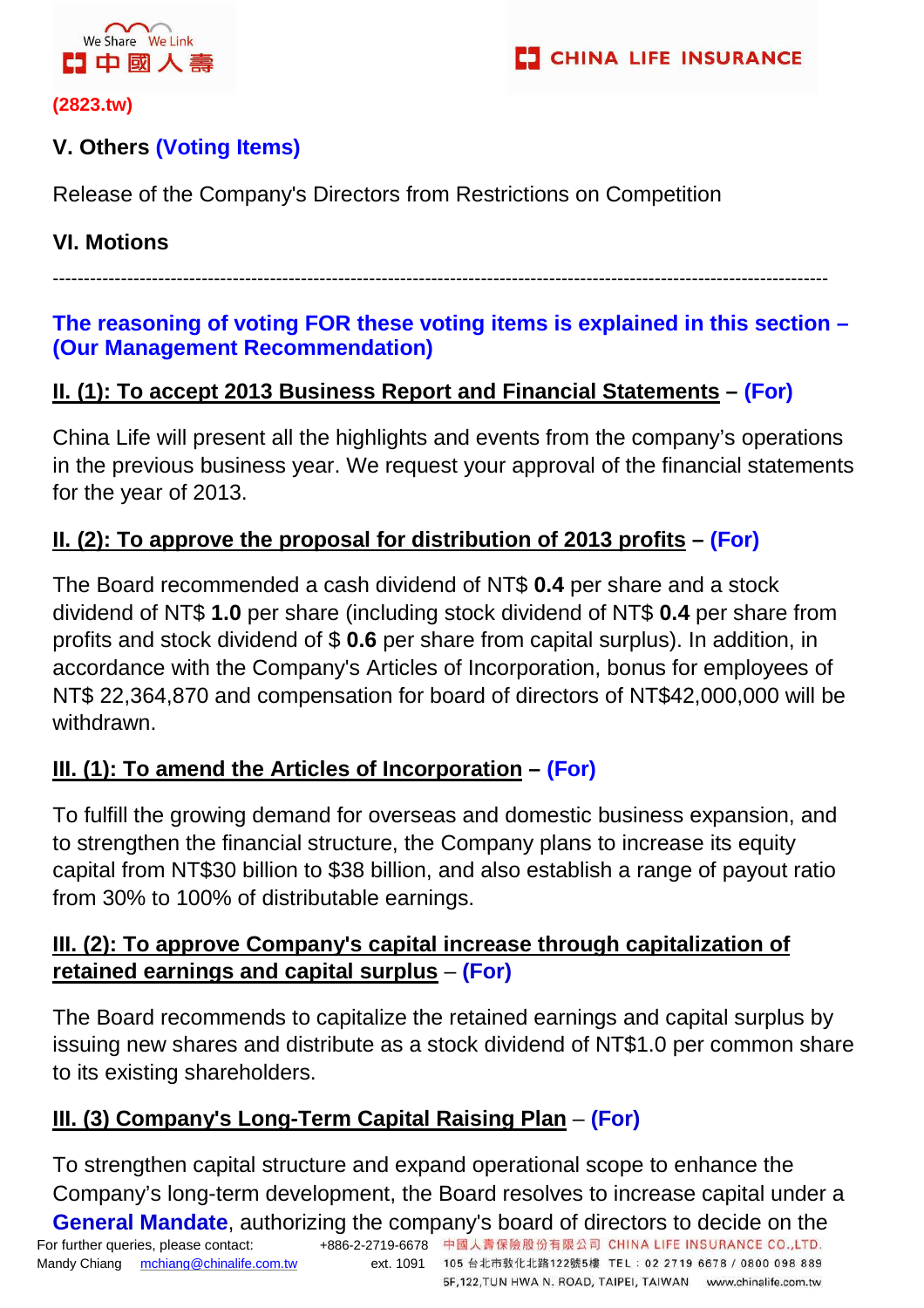

details of issuance and allotment as and when it deems appropriate. In the capital increase plan, a total of no more than 300,000,000 new shares can be issued, through a right issue of common shares and/or issuance of Global Depository Receipt (GDR).

### **III. (4) To amend the Procedure Governing Acquisition or Disposition of Assets** – **(For)**

According to the "Regulations Governing the Acquisition and Disposal of Assets by Public Companies" released in the letter issued by Financial Supervisory Commission (Letter Chin-Kung-Cheng-Fa-Tze No. 1020053073) on Dec. 30<sup>th</sup>, 2013, terms and definitions in the clauses of the Company's Procedure Governing Acquisition or Disposition of Assets should be amended to conform to the adoption of IFRS.

# **IV. Elections** – **(For)**

The board of directors should be re-elected in time due to the expiration of the  $18<sup>th</sup>$ term directors. The candidates are listed in <Attachment 1>:

### **V. Others** – **(For)**

The 19<sup>th</sup> term directors of China Life will be designated to be the directors or supervisors of China Life's equity investment in China, CCB Life, to help its development and operations. The flexibility to spread board expertise and transact business is needed and the directors should be released from the limitation of the restrictions on competition. The following information is about the directors who will be released after the election:

| <b>Title</b>    | <b>Name and Position</b>              | <b>Titles in Outside boards</b> |
|-----------------|---------------------------------------|---------------------------------|
| <b>Director</b> | Kuo, Yu Ling<br>President, China Life | Director, CCB Life              |
| <b>Director</b> | Hsu, Tony<br>EVP, China Life          | Supervisor, CCB Life            |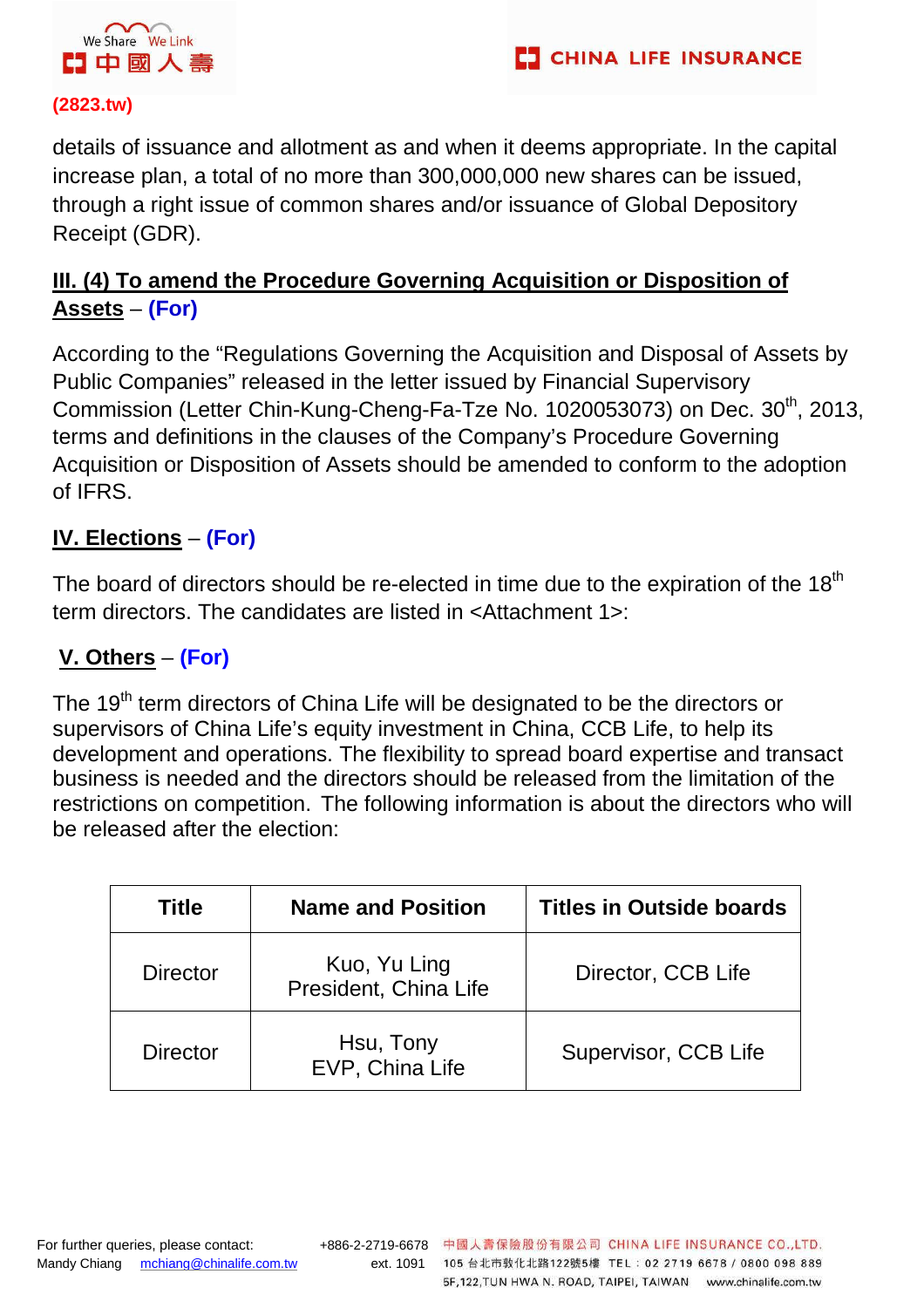

 $\sim$ We Share We Link

【1中國人壽

# **<Attachment 1>**

#### **Candidates for Independent Directors:**

| # | <b>Name</b>          | <b>ID</b> number | <b>Background and Experience</b>                                                                                                                                                                                                                                                                                                                                                                                                                                                                                                                                                                                                                                                                                                                         |  |
|---|----------------------|------------------|----------------------------------------------------------------------------------------------------------------------------------------------------------------------------------------------------------------------------------------------------------------------------------------------------------------------------------------------------------------------------------------------------------------------------------------------------------------------------------------------------------------------------------------------------------------------------------------------------------------------------------------------------------------------------------------------------------------------------------------------------------|--|
|   | Louis T. Kung<br>龔天益 | A10302****       | Master of Business Administration in Finance, St John's University, New York<br>1. Independent Board Director of China Life Insurance Co., Taiwan<br>2. Associate Professor-level Part-time Technical Expert, Department of Banking at National Cheng-Chih Univ.,<br>Taiwan<br>3. Adjunct Professor of Financial Practice, Wang Yanan Institute for Studies in Economics at Xiamen University,<br>China<br>4. Lecturer of Taiwan Academy of Banking & Finance, Taiwan<br>5. Former Managing Director & China Country Manager of The Bank of New York Mellon<br>6. Former Lecturer of Financial Practice, Department of International Business at National Taiwan Univ.                                                                                   |  |
| 2 | Wei-Ta, Pan<br>潘維大   | A10428****       | J. D. School of Law, University of Nebraska<br>. Independent Director, China Life Insurance Co., Taiwan<br>2. Independent Director, Quanta Computer<br>3. President, Soochow University; Professor, School of Law, Soochow University<br>4. Commissioner, Central Election Commission<br>5. Former Dean of Academic Affair, Soochow University; Former Dean and Professor, School of Law, Soochow<br>Univ.<br>6. Former Advisor, Purchase Appealing and Judging Committee, Taipei City Government<br>7. Former Independent Director, RoyalTek                                                                                                                                                                                                            |  |
| 3 | Wen-Yen Hsu<br>許文彥   | C12028****       | Ph. D. in Risk management and Insurance, Georgia State University<br>1. Independent Director, China Life Insurance Co.<br>2. Associate Professor, Department of Risk Management and Insurance, Feng Chia University<br>3. Chairman, Ph. D. Program of Finance, Feng Chia University,<br>4. Director, Life Insurance Management Institute of Taiwan<br>5. Board member, Taiwan Risk and Insurance Association<br>6. Former Commissioner, Investment-Linked Life Insurance Product Review Committee and Property-Liability<br>Insurance Product Review Committee, Insurance Bureau, Financial Supervisory Commission<br>7. Former Secretary Director, Taiwan Risk and Insurance Association<br>8. Former Supervisor, Taiwan Risk and Insurance Association |  |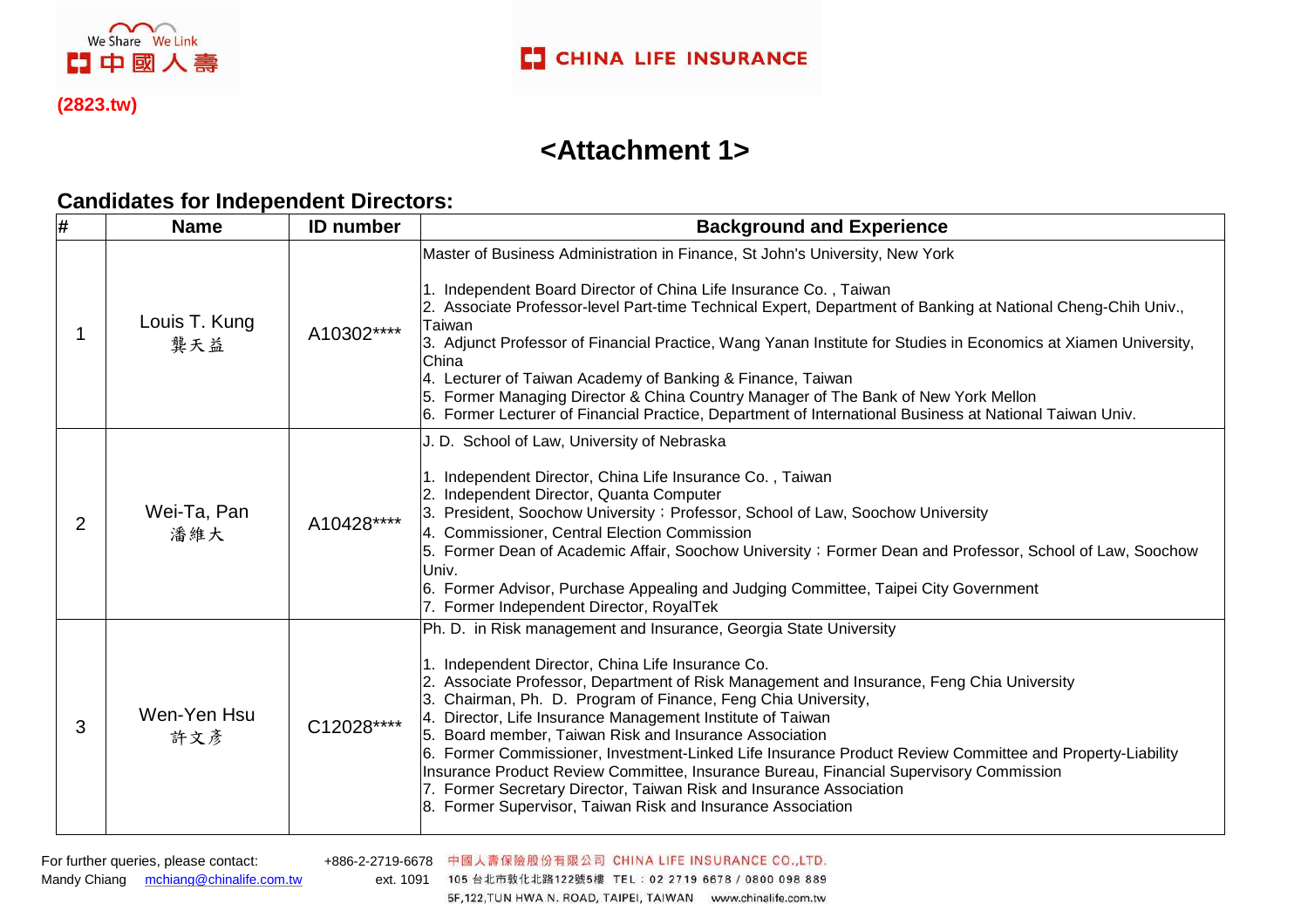

#### **Candidates for Directors**

| #              | <b>Shareholder</b><br><b>Number</b> | <b>Director</b>                  | Representative         | <b>Representative Background</b>                                                                                                                                                                                                                                                                                                                                                                                                                                                          |
|----------------|-------------------------------------|----------------------------------|------------------------|-------------------------------------------------------------------------------------------------------------------------------------------------------------------------------------------------------------------------------------------------------------------------------------------------------------------------------------------------------------------------------------------------------------------------------------------------------------------------------------------|
|                | 213450                              | Tai Li Investment<br>泰利投資(股)公司   | Alan Wang<br>王銘陽       | Master Degree in Management, University of Texas at Dallas<br>1. Chairman & CEO, China Life Insurance Co.<br>2. Former President, China Life Insurance Co.<br>3. Former Managing Director, The Life Insurance Association of ROC<br>4. Former Chief Investment Officer, Ping An Insurance Co., China<br>5. Former Director, ICBC Bank, Taiwan (Now Mega Bank)<br>6. Former Supervisor, Central Reinsurance Corporation<br>7. Former Executive Vice President, Nan Shan Life Insurance Co. |
| $\overline{2}$ | 213450                              | Tai Li Investment<br>泰利投資 (股) 公司 | Stephanie Hwang<br>黃淑芬 | Double Master Degrees in Statistics and Actuarial Valuation, University of Wisconsin<br>1. Director, China Life Insurance Co.<br>2. Senior Vice President and Chief Actuary, China Life<br>3. Former Vice President of Product Development and Management Department,<br>Nan Shan Life Insurance Company<br>4. Fellow of Society of Actuaries<br>5. Fellow of AIROC                                                                                                                       |
| 3              | 157891                              | VIDEOLAND Inc.<br>緯來電視網(股)公司     | Yu Ling Kuo<br>郭瑜玲     | Master Degree in Finance, National Taiwan University<br>1. Director, China Life Insurance Co.<br>2. President, China Life Insurance Co.<br>3. Managing Director, The Life Insurance Association of ROC<br>4. Director, CCB Life (Mainland China)<br>5. Former Executive Vice President, China Life<br>6. Former Deputy Chief Investment Officer, Ping An Insurance Co., China<br>7. Former VP of Investment Department, Nan Shan Life Insurance Co.                                       |

Mandy Chiang mchiang@chinalife.com.tw